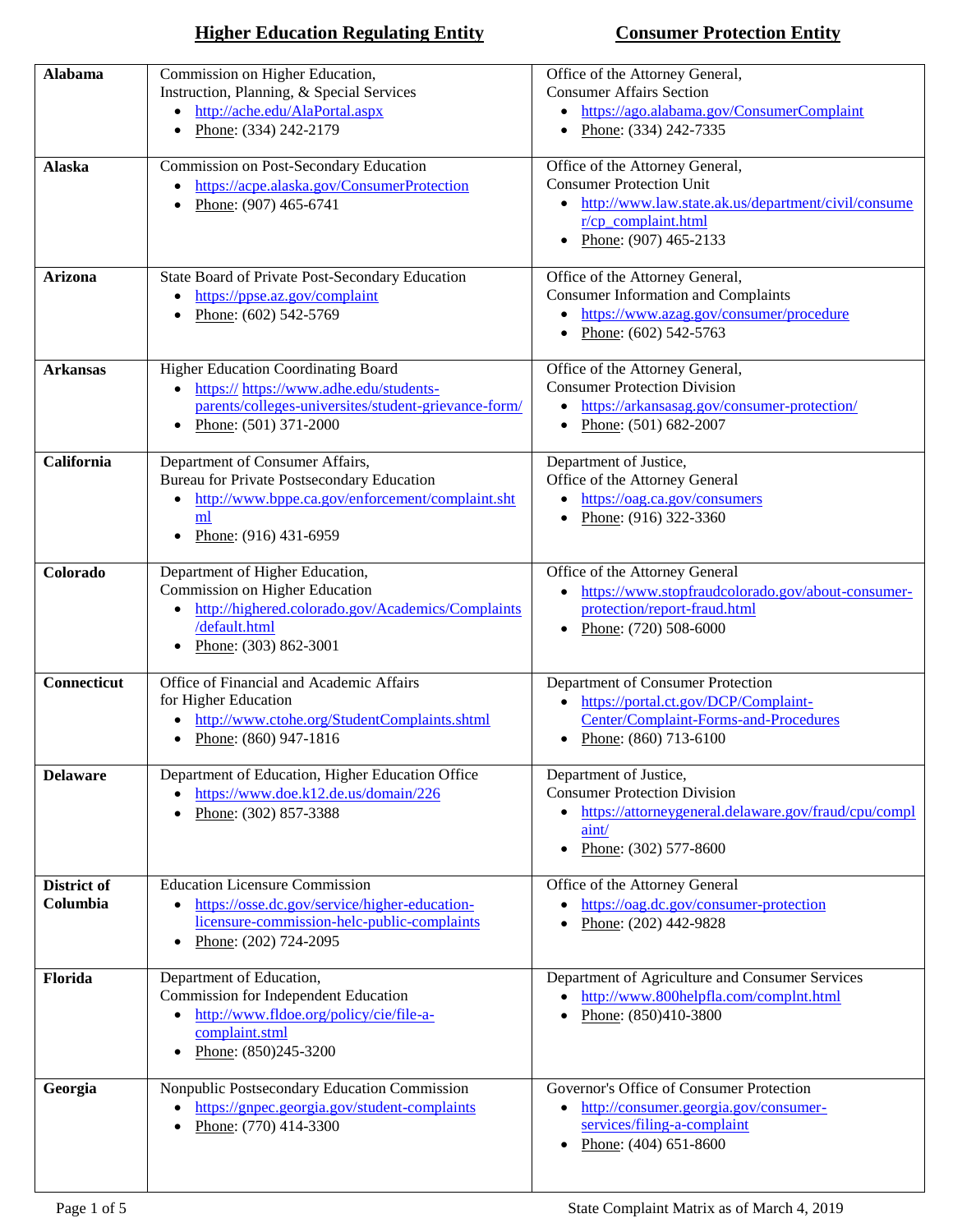|                      | <b>Higher Education Regulating Entity</b>                                                                                                                                             | <b>Consumer Protection Entity</b>                                                                                                                                                                  |
|----------------------|---------------------------------------------------------------------------------------------------------------------------------------------------------------------------------------|----------------------------------------------------------------------------------------------------------------------------------------------------------------------------------------------------|
| Hawaii               | Hawaii Post-Secondary Education Authorization Program<br>(HPEP),<br>http://cca.hawaii.gov/hpeap/student-complaint-<br>process/<br>Phone: (808) 586-7327                               | Department of Commerce and Consumer Affairs<br>http://cca.hawaii.gov/ocp/consumer-complaint/<br>Phone: (808) 587-3222                                                                              |
| Idaho                | <b>State Board of Education</b><br>http://www.boardofed.idaho.gov/<br>$\bullet$<br>Phone: (208) 332-1587                                                                              | Office of the Attorney General,<br><b>Consumer Protection Division</b><br>https://www.ag.idaho.gov/consumer-protection/<br>Phone: $(208)$ 334-2424<br>٠                                            |
| <b>Illinois</b>      | Board of Higher Education<br>http://complaints.ibhe.org/<br>$\bullet$<br>Phone: (217) 557-7359                                                                                        | Office of the Attorney General,<br><b>Consumer Protection Bureau</b><br>http://www.illinoisattorneygeneral.gov/consumers/fil<br>٠<br>ecomplaint.html<br>Phone: (800) 386-5438<br>$\bullet$         |
| Indiana              | Indiana Commission on Proprietary Education<br>http://www.in.gov/cpe/2329.htm<br>$\bullet$<br>Phone: (317) 232-1033<br>$\bullet$                                                      | Office of the Attorney General<br>http://www.in.gov/attorneygeneral/2434.htm<br>٠<br>Phone: (317) 232-6330<br>$\bullet$                                                                            |
| Iowa                 | College Student Aid Commission<br>https://www.iowacollegeaid.gov/StudentDisputeRes<br>$\bullet$<br>olutionForm<br>Phone: (515) 725-3413<br>$\bullet$                                  | Office of the Attorney General,<br><b>Consumer Protection Division</b><br>https://www.iowaattorneygeneral.gov/for-<br>consumers/file-a-consumer-complaint/<br>Phone: $(515)$ 281-5926<br>$\bullet$ |
| <b>Kansas</b>        | <b>Board of Regents</b><br>https://www.kansasregents.org/academic_affairs/pri<br>$\bullet$<br>vate_out_of_state/complaint_process<br>Phone: $(785)$ 430-4240                          | Office of the Attorney General,<br><b>Consumer Protection Division</b><br>http://www.ksag.org/page/filing-a-complaint<br>٠<br>Phone: (785) 296-3751<br>$\bullet$                                   |
| <b>Kentucky</b>      | Council on Postsecondary Education<br>http://cpe.ky.gov/campuses/consumer_complaint.ht<br>$\bullet$<br>ml<br>Phone: $(502)$ 573-1555                                                  | Office of the Attorney General,<br><b>Consumer Protection Division</b><br>https://ag.ky.gov/consumer-<br>$\bullet$<br>protection/complaints/Pages/default.aspx<br>Phone: $(888)$ 432-9257          |
| Louisiana            | <b>Board of Regents</b><br>http://regents.state.la.us/<br>Phone: (225) 342-4253                                                                                                       | Office of the Attorney General<br>https://www.ag.state.la.us/ConsumerDisputes<br>٠<br>Phone: (225) 326-6465                                                                                        |
| <b>Maine</b>         | Department of Education,<br>Office of Higher Education Services<br>http://www.maine.gov/education/<br>Phone: (207) 624-6856                                                           | Office of the Attorney General<br>http://www.maine.gov/ag/consumer/complaints/inde<br>$\bullet$<br>x.shtml<br>Phone: (207) 626-8849<br>$\bullet$                                                   |
| <b>Maryland</b>      | <b>Higher Education Commission</b><br>http://www.mhec.state.md.us/<br>Phone: (410) 767-3300                                                                                           | Office of the Attorney General<br>http://www.oag.state.md.us/Consumer/complaint.htm<br>$\bullet$<br>Phone: (410) 528-8662                                                                          |
| <b>Massachusetts</b> | Department of Higher Education<br>https://www.mass.edu/forstufam/complaints/compla<br>ints.asp<br>Phone: (617) 994-6950                                                               | Office of the Attorney General,<br>Public Inquiry & Assistance Center<br>https://www.mass.gov/how-to/file-a-consumer-<br>complaint<br>Phone: (617) 727-8400<br>$\bullet$                           |
| Michigan             | Department of Licensing and Regulatory Affairs<br>https://www.michigan.gov/lara/0,4601,7-154-<br>٠<br>89334 61343 35414 60647 2739---,00.html<br>Phone: $(517)$ 335-9700<br>$\bullet$ | Office of the Attorney General<br>https://www.michigan.gov/ag/0,4534,7-359-<br>$\bullet$<br>82915 82919 86407---,00.html<br>Phone: (517) 335-7599<br>$\bullet$                                     |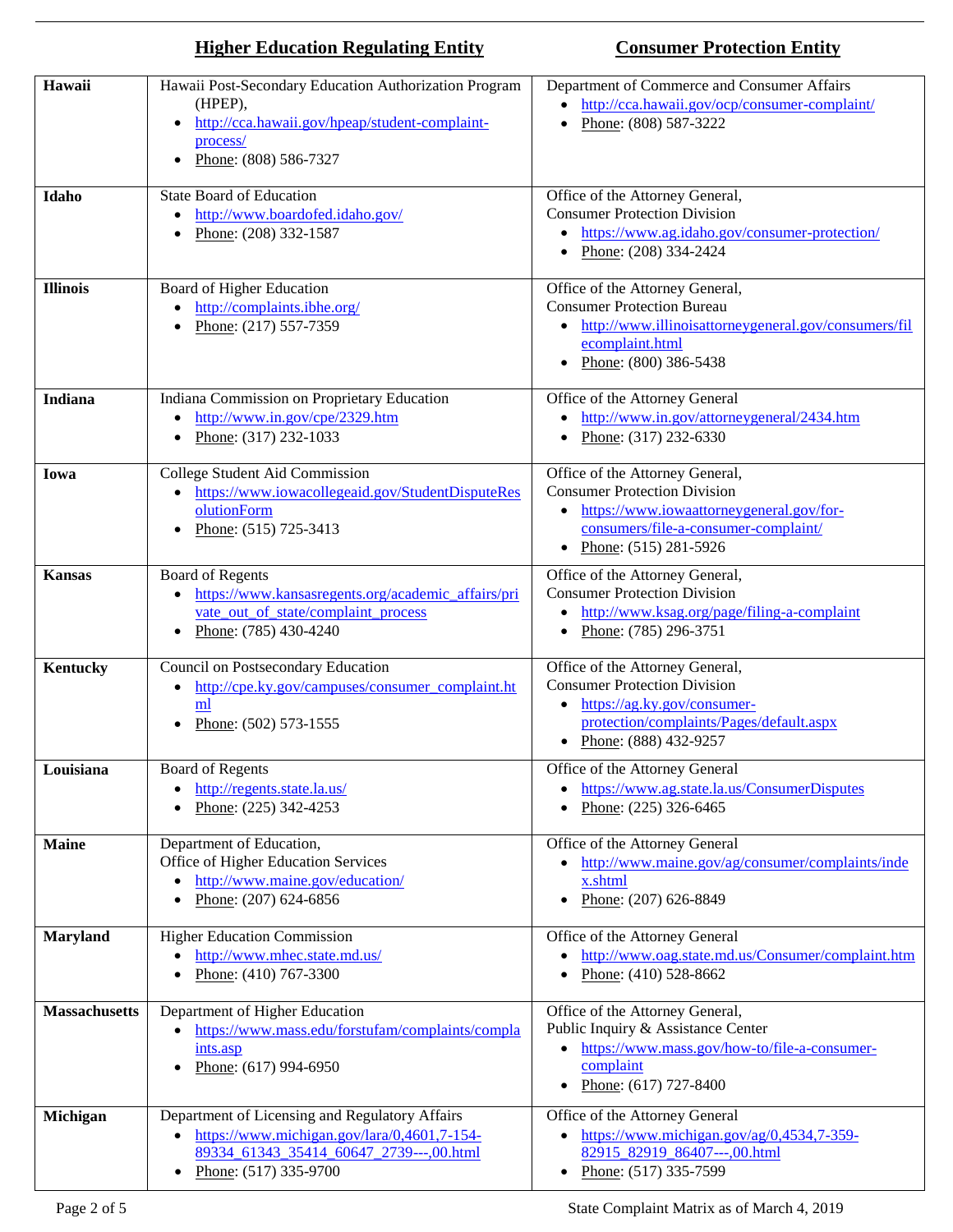| <b>Minnesota</b>         | Office of Higher Education<br>http://www.ohe.state.mn.us/mPg.cfm?pageID=1078<br>$\bullet$                                                                                                    | Office of the Attorney General<br>• http://www.ag.state.mn.us/Office/Complaint.asp                                                                                 |
|--------------------------|----------------------------------------------------------------------------------------------------------------------------------------------------------------------------------------------|--------------------------------------------------------------------------------------------------------------------------------------------------------------------|
|                          | Phone: (651) 259-3975<br>$\bullet$                                                                                                                                                           | Phone: $(651)$ 296-3353<br>$\bullet$                                                                                                                               |
| Mississippi              | Commission on College Accreditation<br>http://www.mississippi.edu/mcca/<br>$\bullet$<br>Phone: $(601)$ 432-6372<br>$\bullet$                                                                 | Office of the Attorney General<br>http://www.ago.state.ms.us/divisions/consumer-<br>$\bullet$<br>protection/<br>Phone: $(601)$ 359-4230<br>$\bullet$               |
| <b>Missouri</b>          | Department of Higher Education<br>https://dhe.mo.gov/documents/POLICYONCOMPL<br>$\bullet$<br>AINTRESOLUTION-reviseddraft.pdf<br>Phone: (573) 526-1577                                        | Office of the Attorney General<br>$\bullet$ https://ago.mo.gov/civil-<br>division/consumer/consumer-complaints<br>Phone: (573) 751-3321<br>$\bullet$               |
| Montana                  | <b>State Board of Regents</b><br>http://mus.edu/<br>Phone: (406) 449-9124                                                                                                                    | Office of Consumer Protection<br>http://www.doj.mt.gov/consumer/<br>٠<br>Phone: (406) 444-4500<br>٠                                                                |
| <b>Nebraska</b>          | Coordinating Commission for Postsecondary Education<br>https://ccpe.nebraska.gov/student-complaints-<br>$\bullet$<br>against-postsecondary-institutions<br>Phone: (402) 471-2847             | Office of the Attorney General,<br><b>Consumer Protection Division</b><br>https://protectthegoodlife.nebraska.gov/<br>٠<br>Phone: $(402)$ 471-2682<br>٠            |
| <b>Nevada</b>            | Commission on Postsecondary Education<br>http://cpe.nv.gov/<br>Phone: (702) 486-7330                                                                                                         | Office of the Attorney General<br>http://ag.nv.gov/Complaints/File Complaint/<br>٠<br>Phone: (775) 684-1100<br>٠                                                   |
| <b>New</b><br>Hampshire  | Department of Education,<br><b>Higher Education Commission</b><br>http://www.education.nh.gov/highered/colleges/inde<br>x.htm<br>Phone: (603) 271-2299                                       | Department of Justice,<br>Office of the Attorney General<br>http://doj.nh.gov/consumer/complaints/index.htm<br>Phone: $(603)$ 271-3658<br>$\bullet$                |
| <b>New Jersey</b>        | Commission on Higher Education<br>http://www.state.nj.us/highereducation/<br>Phone: (609) 292-4310                                                                                           | Department of Law and Public Safety,<br>Division of Consumer Affairs<br>http://www.state.nj.us/lps/ca/ocp/ocpform.htm<br>Phone: $(973)$ 504-6200<br>٠              |
| <b>New Mexico</b>        | <b>Higher Education Department</b><br>http://www.hed.state.nm.us/students/hed-student-<br>complaint-form.aspx<br>Phone: (505) 476-8400                                                       | Office of the Attorney General<br>https://www.nmag.gov/consumer-protection-1.aspx<br>$\bullet$<br>Phone: (800) 678-1508<br>$\bullet$                               |
| <b>New York</b>          | <b>State Education Department,</b><br>Office of College and University Evaluation<br>http://www.highered.nysed.gov/ocue/spr/COMPLAI<br>$\bullet$<br>NTFORMINFO.html<br>Phone: (518) 486-3633 | Department of State,<br>Division of Consumer Protection<br>https://www.dos.ny.gov/consumerprotection/<br>$\bullet$<br>Phone: (800) 697-1220<br>$\bullet$           |
| <b>North</b><br>Carolina | The University of North Carolina System, Board of<br>Governors<br>https://www.northcarolina.edu/stateauthorization<br>$\bullet$<br>Phone: (919) 962-4558                                     | Department of Justice,<br>Office of the Attorney General<br>$\bullet$ http://www.ncdoj.gov/Consumer/2-2-12-File-a-<br>Complaint.aspx<br>Phone: (919) 716-6000<br>٠ |
| <b>North Dakota</b>      | State Board for Career and Technical Education<br>https://www.nd.gov/cte/<br>Phone: (701) 328-2678                                                                                           | Office of the Attorney General<br>https://attorneygeneral.nd.gov/consumer-resources<br>Phone: (701) 328-2210                                                       |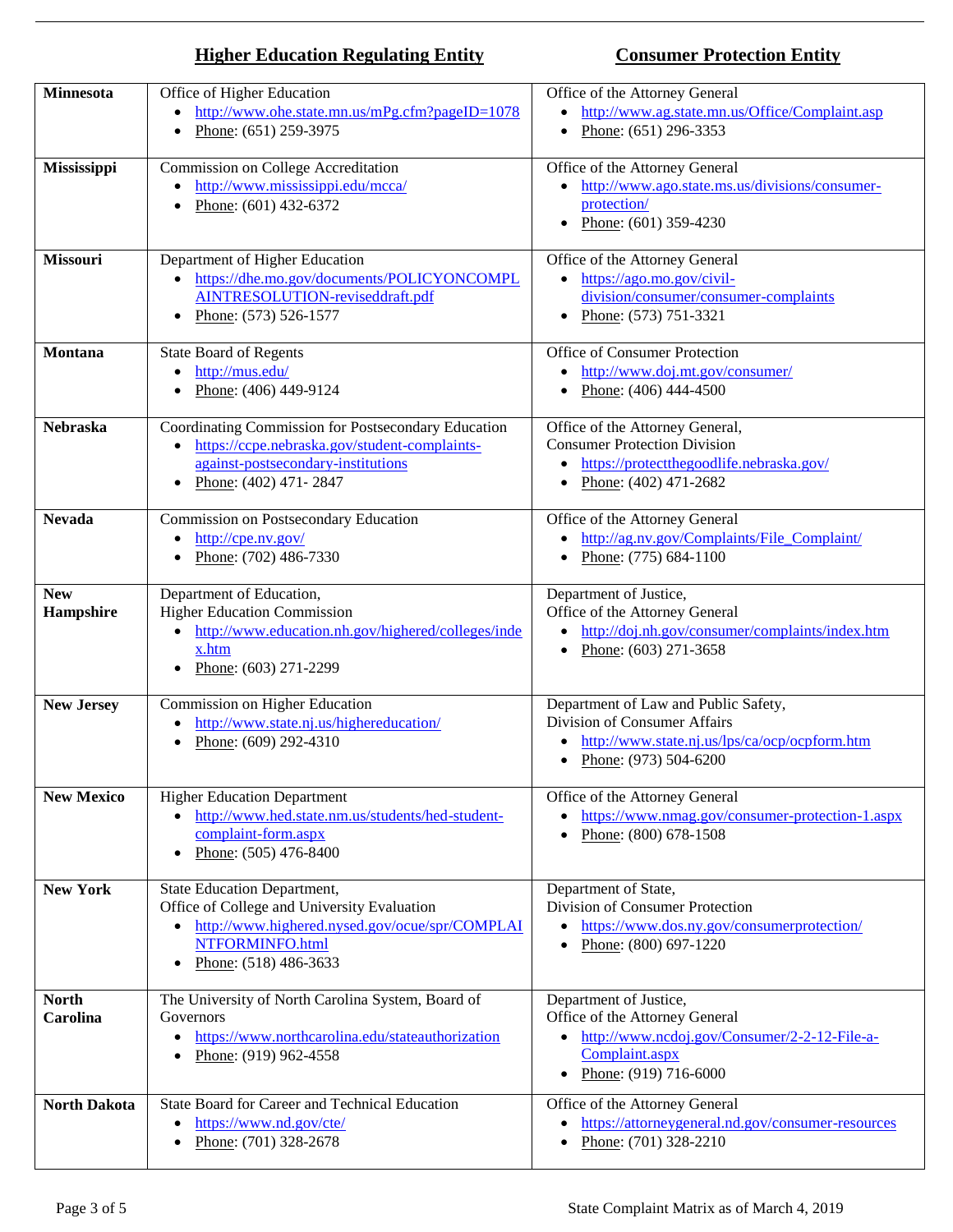| Ohio                     | Department of Higher Education<br>https://www.ohiohighered.org/board<br>Phone: (614) 728-2529                                                                                                                                                    | Office of the Attorney General<br>https://www.ohioattorneygeneral.gov/About-<br>$\bullet$<br>AG/Service-Divisions/Consumer-Protection<br>Phone: (800) 282-0515<br>٠                            |
|--------------------------|--------------------------------------------------------------------------------------------------------------------------------------------------------------------------------------------------------------------------------------------------|------------------------------------------------------------------------------------------------------------------------------------------------------------------------------------------------|
| Oklahoma                 | <b>State Regents for Higher Education</b><br>http://www.okhighered.org/<br>Phone: (405) 225-9150                                                                                                                                                 | Office of the Attorney General<br>http://www.oag.ok.gov/consumer-protection-unit1<br>$\bullet$<br>Phone: (405) 521-2029<br>$\bullet$                                                           |
| Oregon                   | Higher Education Coordinating Commission,<br>Office of Degree Authorization<br>https://www.oregon.gov/highered/institutions-<br>programs/private/Pages/office-degree-<br>authorization.aspx<br>Phone: (503) 947-5716                             | Department of Justice,<br>Office of the Attorney General<br>http://www.doj.state.or.us/finfraud/index.shtml<br>Phone: (877) 877-9392                                                           |
| Pennsylvania             | Department of Education,<br>Division of Higher Education<br>https://www.education.pa.gov/Postsecondary-<br>$\bullet$<br>Adult/College%20and%20Career%20Education/Pag<br>es/Students-Complaints.aspx<br>Phone: (717) 783-8228                     | Office of the Attorney General<br>https://www.attorneygeneral.gov/submit-a-<br>complaint/<br>Phone: $(800)$ 441-2555                                                                           |
| <b>Rhode Island</b>      | Board of Governors for Higher Education<br>https://www.riopc.edu/<br>$\bullet$<br>Phone: (401) 736-1100<br>$\bullet$                                                                                                                             | Office of the Attorney General<br>http://www.riag.ri.gov/ConsumerProtection/About.ph<br>٠<br>p#<br>Phone: $(401)$ 274-4400<br>$\bullet$                                                        |
| <b>South</b><br>Carolina | Commission on Higher Education<br>http://www.che.sc.gov/CHE_Docs/academicaffairs/l<br>$\bullet$<br>icense/Complaint Procedures and Form.pdf<br>Phone: (803) 737-2260<br>٠                                                                        | Department of Consumer Affairs<br>https://www.consumer.sc.gov/consumer-<br>resources/consumer-complaints<br>Phone: (803) 734-4200<br>$\bullet$                                                 |
| <b>South Dakota</b>      | State Board of Regents,<br>Academic and Research Affairs<br>https://www.sdbor.edu/administrative-<br>٠<br>offices/academics/Pages/default.aspx<br>• Phone: $(605)$ 773-3455                                                                      | Office of the Attorney General,<br>Division of Consumer Protection<br>https://consumer.sd.gov/<br>Phone: $(605)$ 773-4400<br>$\bullet$                                                         |
| <b>Tennessee</b>         | Higher Education Commission,<br>Division of Postsecondary State Authorization<br>https://www.tn.gov/thec/bureaus/student-aid-and-<br>compliance/postsecondary-state-<br>authorization/request-for-complaint-review.html<br>Phone: (615) 253-9988 | Department of Commerce and Insurance,<br><b>Consumer Affairs Division</b><br>https://www.tn.gov/commerce/consumer/file-a-<br>$\bullet$<br>complaint.html<br>Phone: (615) 741-4737<br>$\bullet$ |
| <b>Texas</b>             | Higher Education Coordinating Board<br>http://www.thecb.state.tx.us/index.cfm?objectid=98<br>9FE9A0-2213-11E8-BC500050560100A9<br>Phone: (512) 427-6438                                                                                          | Office of the Attorney General<br>https://www.texasattorneygeneral.gov/consumer-<br>protection/file-consumer-complaint<br>Phone: (800) 621-0508<br>$\bullet$                                   |
| Utah                     | Department of Commerce,<br><b>Consumer Protection Division</b><br>https://dcp.utah.gov/<br>٠<br>Phone: $(801)$ 530-6601<br>$\bullet$                                                                                                             | Department of Commerce,<br><b>Consumer Protection Division</b><br>https://dcp.utah.gov/<br>$\bullet$<br>Phone: $(801)$ 530-6601                                                                |
| <b>Virginia</b>          | State Council of Higher Education<br>http://www.schev.edu/index/students-and-<br>٠<br>parents/resources/student-complaints<br>Phone: $(804)$ 225-2600<br>$\bullet$                                                                               | Office of the Attorney General,<br><b>Consumer Protection Unit</b><br>https://www.oag.state.va.us/consumer-protection/<br>Phone: (804) 786-2042<br>$\bullet$                                   |